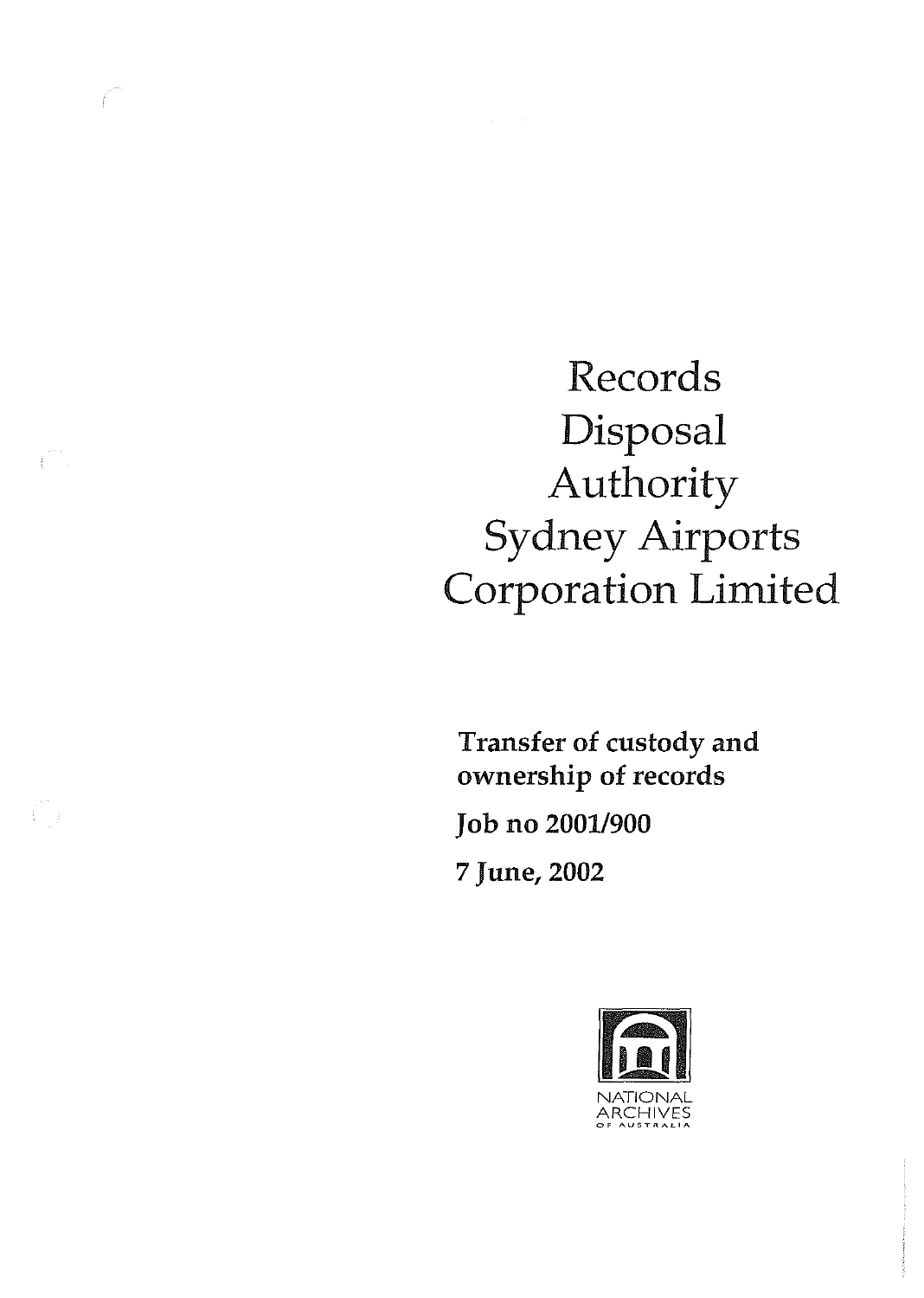© Commonwealth of Australia 2002

Ť

 $\mathbb{C}^m$ 

 $\begin{pmatrix} 1 \\ 1 \\ 1 \end{pmatrix}$ 

111is work is copyright. Apart from any use as permitted under the *Copyright Act* 1968, no part may be reproduced by any process without prior written permission from the National Archives of Australia. Requests and inquiries concerning reproduction and rights should be directed to the Publications Manager, National Archives of Australia, PO Box 7425, Canberra Mail Centre ACT 2610, Australia.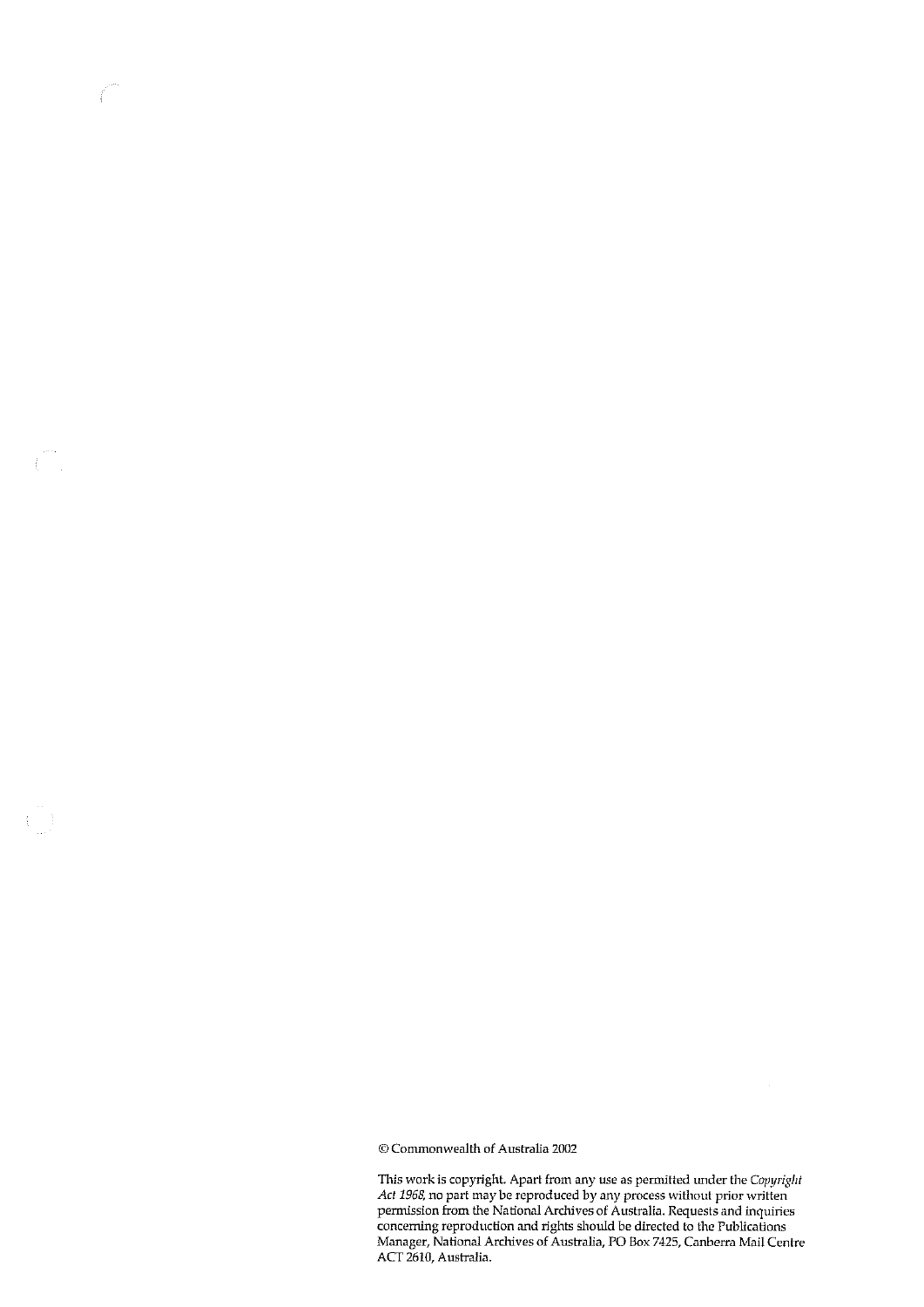# **CONTENTS**

ť

 $\hat{U}^{\pm}$ 

 $\begin{pmatrix} 1 & 0 \\ 0 & 1 \\ 0 & 0 \end{pmatrix}$ 

| <b>INTRODUCTION</b>                                             |    |
|-----------------------------------------------------------------|----|
|                                                                 |    |
| The Appraisal Process                                           | 5  |
| Disposal Authorisation                                          | 5  |
| Purpose of this Authority                                       | 5  |
| Using this Authority                                            | 5  |
| Application of the Administrative Functions Disposal Authority, |    |
| issued February 2000                                            | 6  |
| Conditions Attached to the Disposal Authority                   | 6  |
| Classes identified as national archives                         | 7  |
| Amendment of this Authority                                     | 7  |
| <b>AUTHORISATION</b>                                            | 9  |
| <b>CLASSES</b>                                                  | 11 |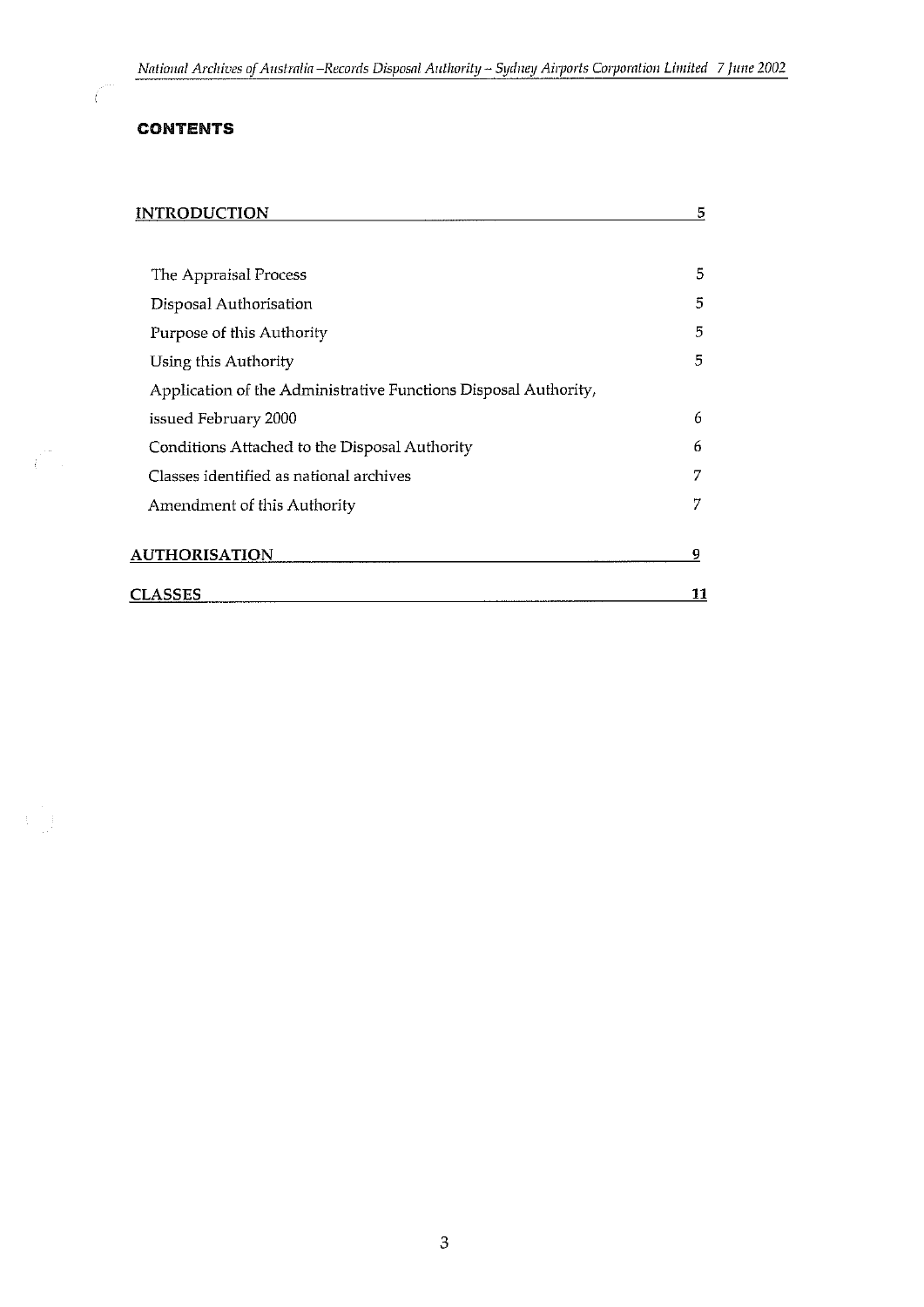# $\int_0^{\sqrt{2\pi}t}$

# $\int_{0}^{\frac{1}{2}H_{\rm{eff}}}\left|\frac{d\theta}{d\theta}\right|^{2}d\theta\left|\frac{d\theta}{d\theta}\right|^{2}d\theta.$

 $\mathcal{L}^{\text{max}}_{\text{max}}$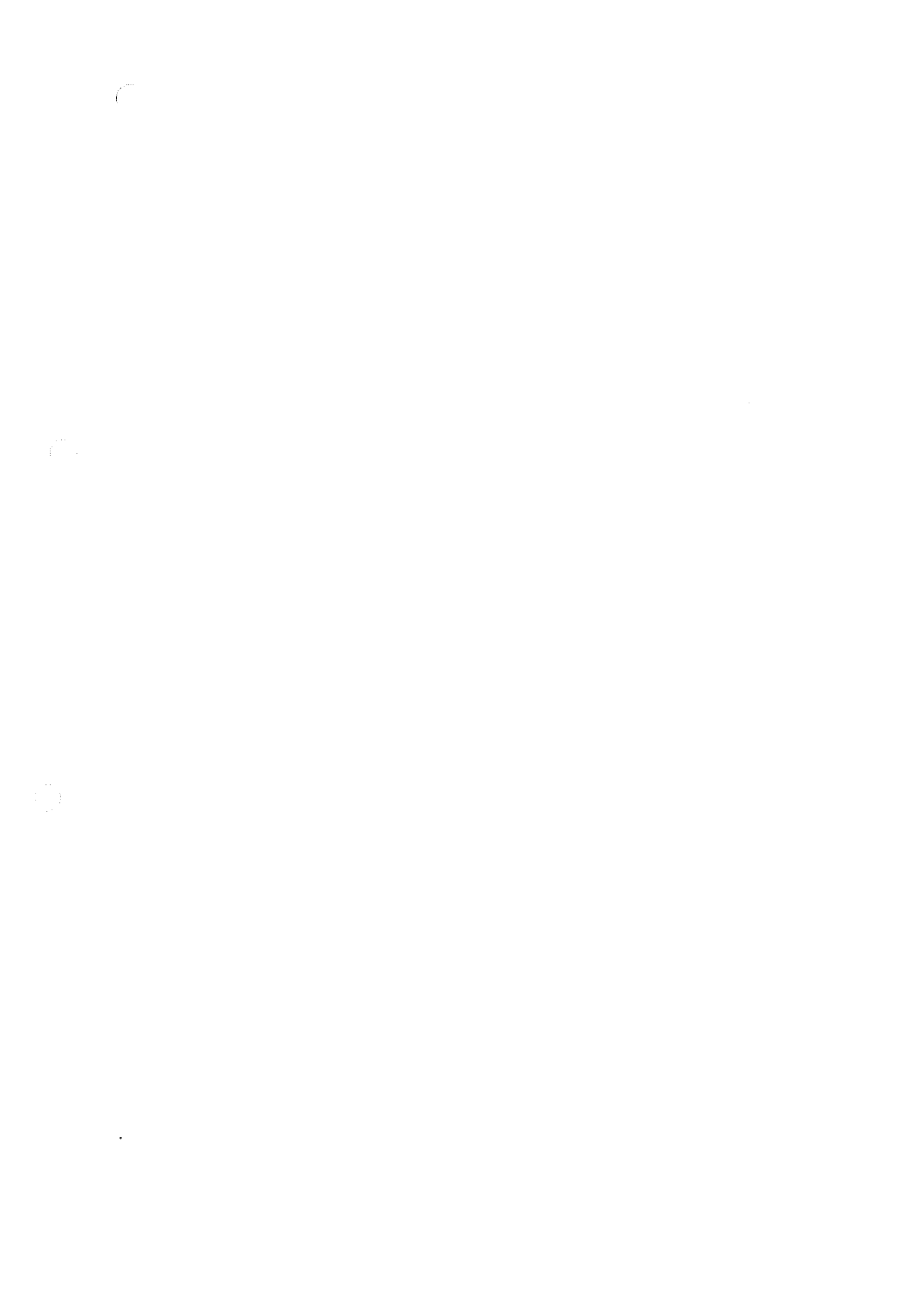# INTRODUCTION

### The appraisal process

The appraisal of Commonwealth records is based on the methodology for Designing and Implementing Recordkeeping Systems (DIRKS) outlined in the Australian Standard AS4390-1996, *Records Management,* Part I: General, Clause 1.3, and expanded in the DIRKS Manual. It is an analytical process that involves identifying which records should be created, assessing the value of records for future use, identifying those records with enduring value and deciding how soon the remainder can be destroyed or otherwise disposed of.

The process can involve making decisions about the alteration of records, and where records have already been created, the transfer of ownership or custody of these records. It also involves authorising the action arising from the assessment and putting the action into effect by sentencing. The appraisal process provides a framework of accountability for recordkeeping.

# Disposal authorisation

Section 24 of the *Archives Act 1983* provides that records are not to be disposed of without the consent of the Archives unless the action of disposal is positively required by law, or takes place in accordance with a normal administrative practice of which the Archives does not disapprove. Advice on the provisions of the Archives Act can be obtained from any National Archives office.

# Purpose of this authority

This authority authorises the transfer of custody or ownership, or other disposal, of Commonwealth records as required by the Archives Act.

# Using this authority

This authority covers records controlled by the agency and applies only to the records or classes of records described in the authority.

This authority is to be used to determine the custody or ownership of Commonwealth records. This is done by a process known as 'sentencing'. Sentencing involves the examination of records in order to identify the individual disposal class to which they belong. This process enables the sentencing officer to determine the appropriate disposal action for the records. Advice on sentencing can be obtained from your nearest National Archives office.

Records remaining in Commonwealth custody should be sentenced in accordance with the Administrative Functions Disposal Authority issued by the National Archives to cover housekeeping and other records common to most Commonwealth agencies and other specific Records Disposal Authorities issued to the agency. Records selected as national archives should be transferred into the custody of the National Archives. The Archives no longer accepts records which have not been sentenced in accordance with valid records disposal authorities. Commonwealth agencies may withdraw records for official reference purposes through the lending service.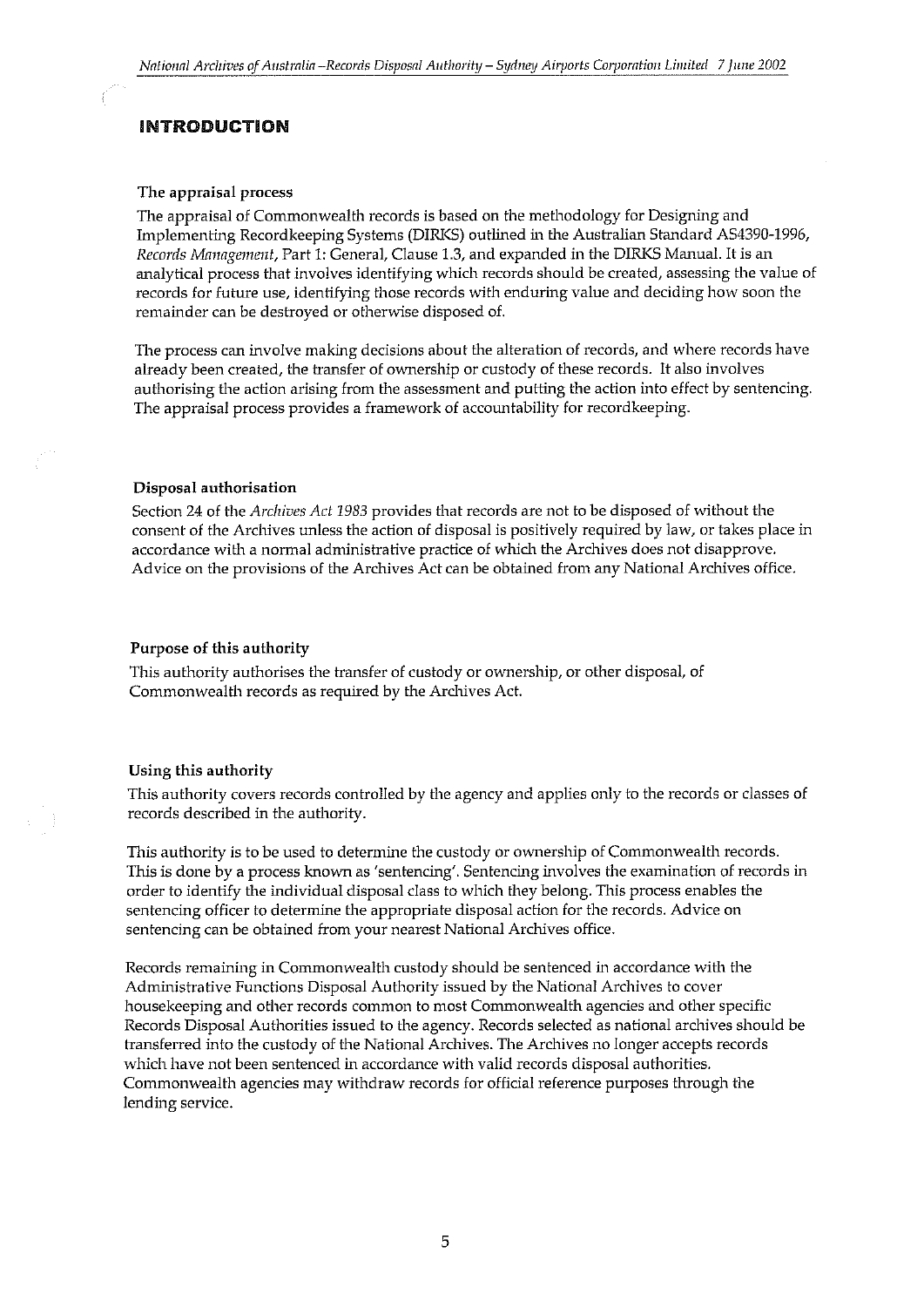# Application of the Administrative Functions Disposal Authority, issued February 2000

Ownership of the records sentenced for retention as national archives under the *Administrative Functions Disposal Authorihj* is to be retained by the Commonwealth. These records should be transferred to the National Archives.

Ownership of the records sentenced under all other classes of the *Administrative Functions Disposal Authority* is to be transferred to Sydney Airports Corporation Limited (SACL) upon the completion of the sale of shares in SACL by the Commonwealth to the new owner. Note 1 in Conditions of the Authority applies to these records.

# Conditions attached to the disposal authority

The approval of the National Archives of Australia to transfer ownership of the records described in this Authority is based on the following conditions:

1. Where the ownership of records is transferred to Sydney Airports Corporation Limited (SACL) or its successor, the Portfolio Department shall ensure that it has access to:

(a) all the records for a period of ten years unless otherwise stated in this Authority, the Administrative Functions Disposal Authority, RDA 1296 or RDA 1352; and

(b) records which have been sentenced under the Compensation, Occupational Health and Safety and Personnel functions of the Administrative Functions Disposal Authority for such period as SACL or its successor continues to retain those records after the expiration of the period of ten years referred to in paragraph (a) of this condition.

- 2. Where ownership of records is not to be transferred to SACL or its successor, SACL will use its best efforts to physically remove the original records appropriately to the custody of the National Archives before the completion of the sale of shares from the Commonwealth in SACL to the new owner. If any of these records remain in the custody of SACL at the time of completion of the sale, SACL or its successor must ensure that the records are transferred appropriately to National Archives within a maximum period of 6 months of the completion of the sale.
- 3. Where records in this authority are designated for transfer to the National Archives, and transfer takes place prior to the completion of the sale of shares in SACL from the Commonwealth to the new owner, the Portfolio Department will ensure that copies of those records required for the ongoing operation of the airport by SACL (under new ownership) or its successor will be left at the airport. Where records designated for transfer remain in the custody of SACL (under new ownership), SACL or its successor may, at its own cost, copy the records before their transfer to the Archives, If SACL or its successor wants to access the original records after the transfer takes place, access can be granted by agreement with the Portfolio Department.

In some circumstances, it may be necessary for the relevant Commonwealth agency to enter into contractual arrangements with the body taking custody or ownership of the records to ensure that the ongoing needs of the Commonwealth are protected. The contract may include clauses to:

- **• recover records at the completion of the contract, or at any other reasonable time**
- ensure that the records are appropriately managed and maintained
- protect the security of the records
- ensure compliance with the provisions of the *Privacy Act* 1988 as if the custodian was the 'Record Keeper' in accordance with that Act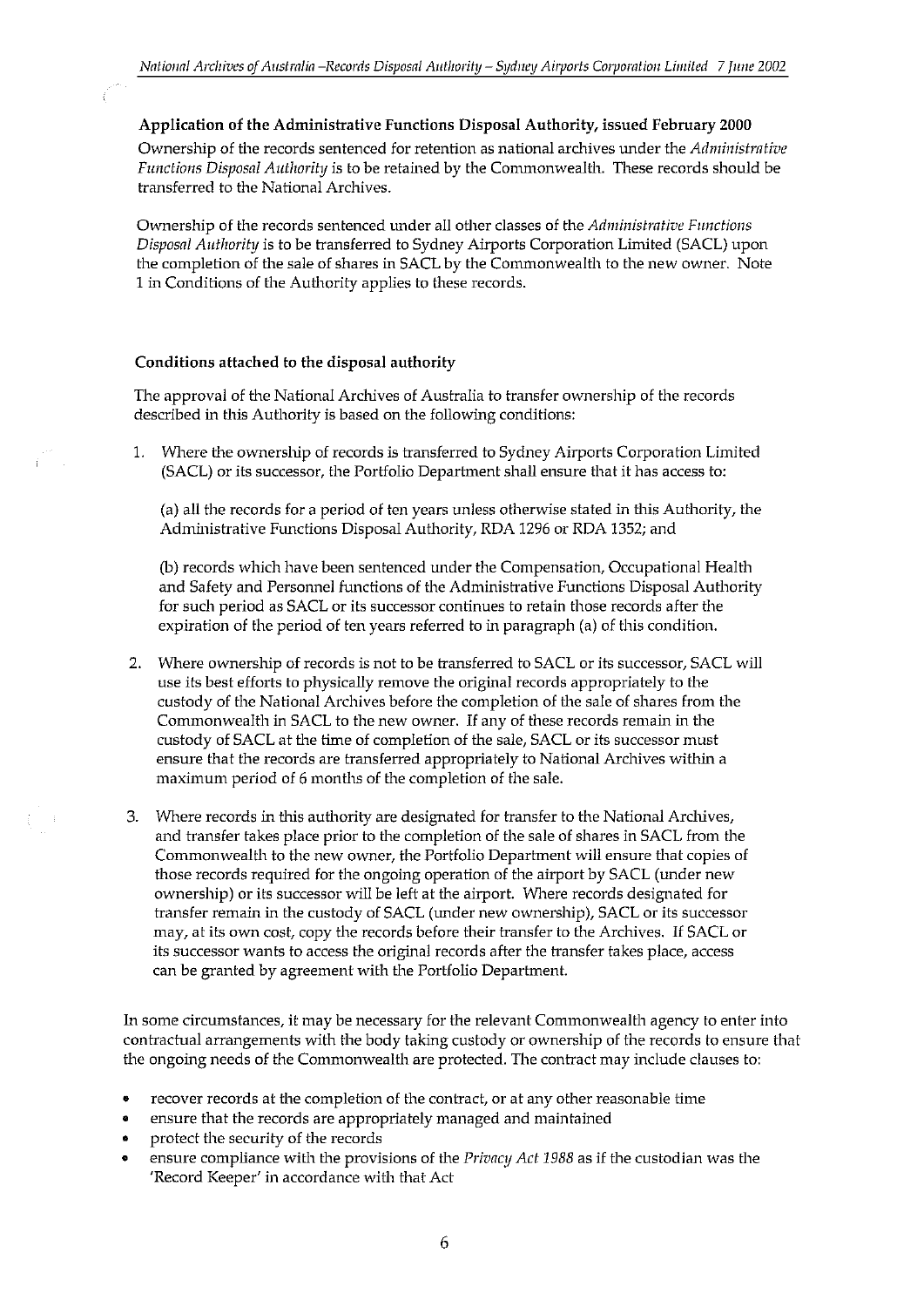- prevent unauthorised disclosure of information, in accordance with the provisions of the *Crimes Act* 1914 and any legislation relevant to your agency
- provide for reasonable access to the records by the Commonwealth and its authorised agents
- limit the use of the records to legitimate purposes under the terms of the contract

You should seek specific legal advice on these matters.

# Classes identified as national archives

Classes identified as 'national archives' in this authority may be subject to amendment based on the outcome of any functional appraisal project undertaken by the controlling agency of the records. Such amendment requires the consent of the controlling agency and must be approved by the National Archives.

# Amendment of this authority

An amendment of this authority must be approved by the National Archives. Officers using the authority should advise the National Archives of any changes considered desirable.

# CONTACT **INFORMATION**

# 1. For changes to this **RDA** contact the Canberra Office of the National Archives of Australia:

Queen Victoria Terrace Tel: (02) 6212 3610 Parkes ACT 2600 Canberra Mail Centre

PO Box 7425 **Email:** recordkeeping@naa.gov.au

ACT 2610 Website: www.naa.gov.au

2. For sentencing advice contact your local office of the National Archives. The address and phone number of your local office can be found at the National Archives web-site address above.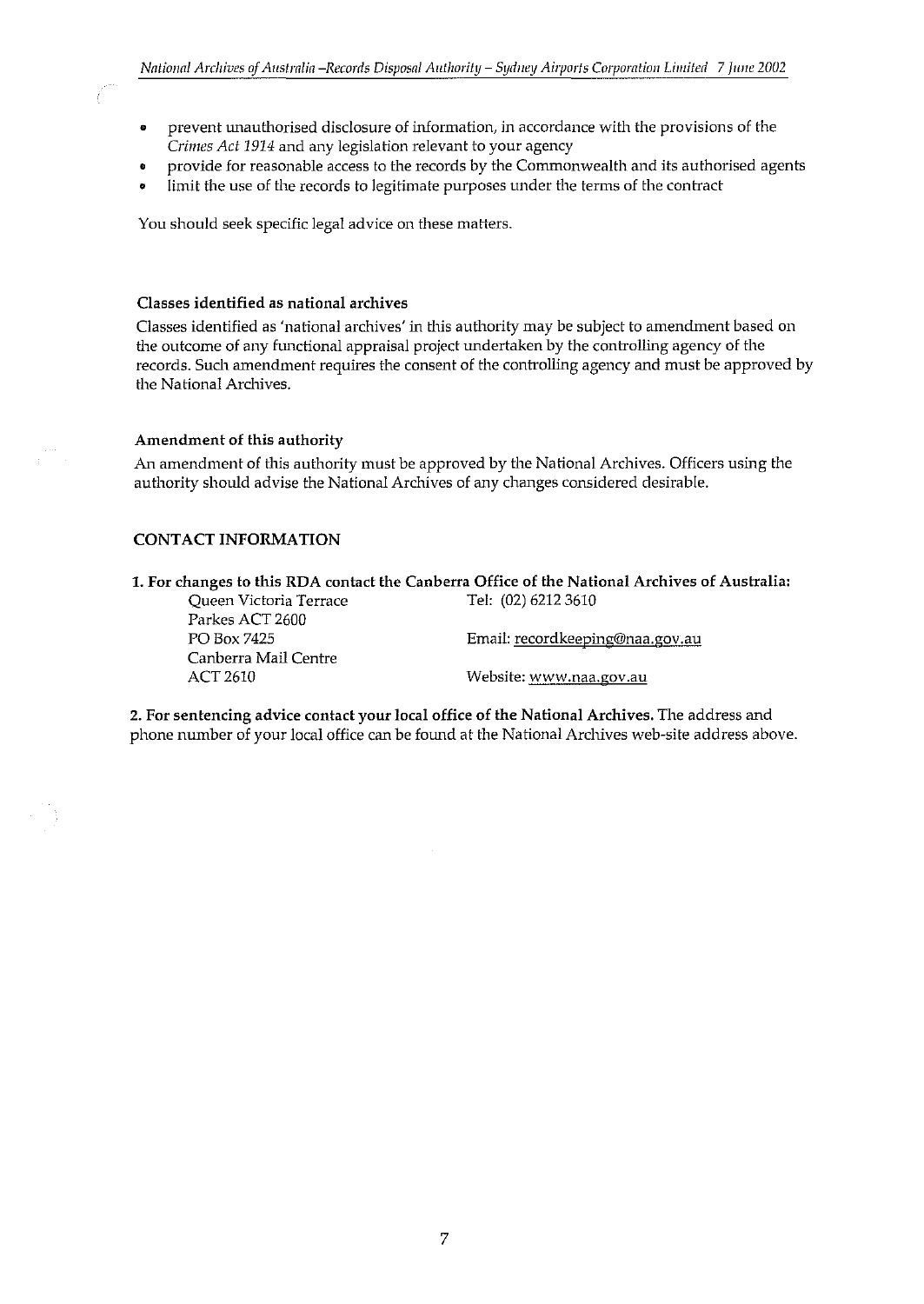$\begin{pmatrix} 1 & 1 \\ 1 & 1 \\ 1 & 1 \end{pmatrix}$ 

 $\bigg($ 

 $\frac{1}{4}\frac{d^2\mathcal{H}}{d\mathcal{H}}\frac{d\mathcal{H}}{d\mathcal{H}}$ 

8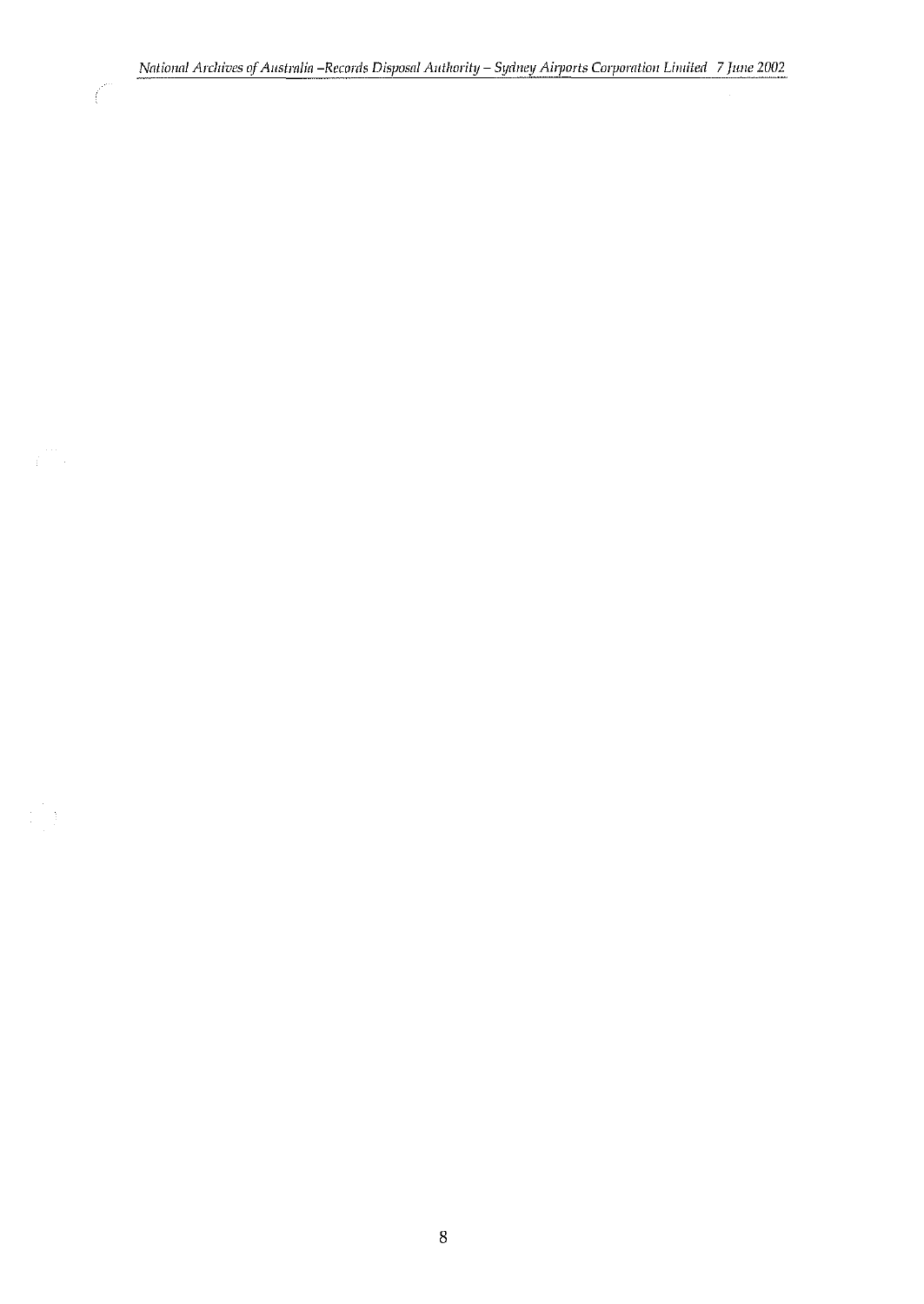# **RDA Job No** *2001/900*

# **AUTHORISATION RECORDS DISPOSAL AUTHORITY**

Person to whom notice of authorisation is given:

The Secretary Department of Transport and Regional Services GPO Box 594, Canberra ACT 2601

Purpose: AUTHORISES ARRANGEMENTS FOR THE DISPOSAL OF RECORDS IN ACCORDANCE WITH SECTION 24(2)(b) OF THE ARCHIVES ACT 1983 All records recorded and controlled by Sydney Airports **Application:** Corporation Limited, 1920 to the date of sale.

This authorisation applies to only the disposal of the records described on the authority in accordance with the disposal action specified on the authority. The authority will apply only if disposal takes place with the consent of the agency that is responsible at the time of disposal for the functions documented in the records concerned.

Authorising Officer, National Archives of Australia

Date of Issue 7 June, 2002

Venetia Beale,

Director, Recordkeeping Implementation

Date of Amendment

**Expiry Date**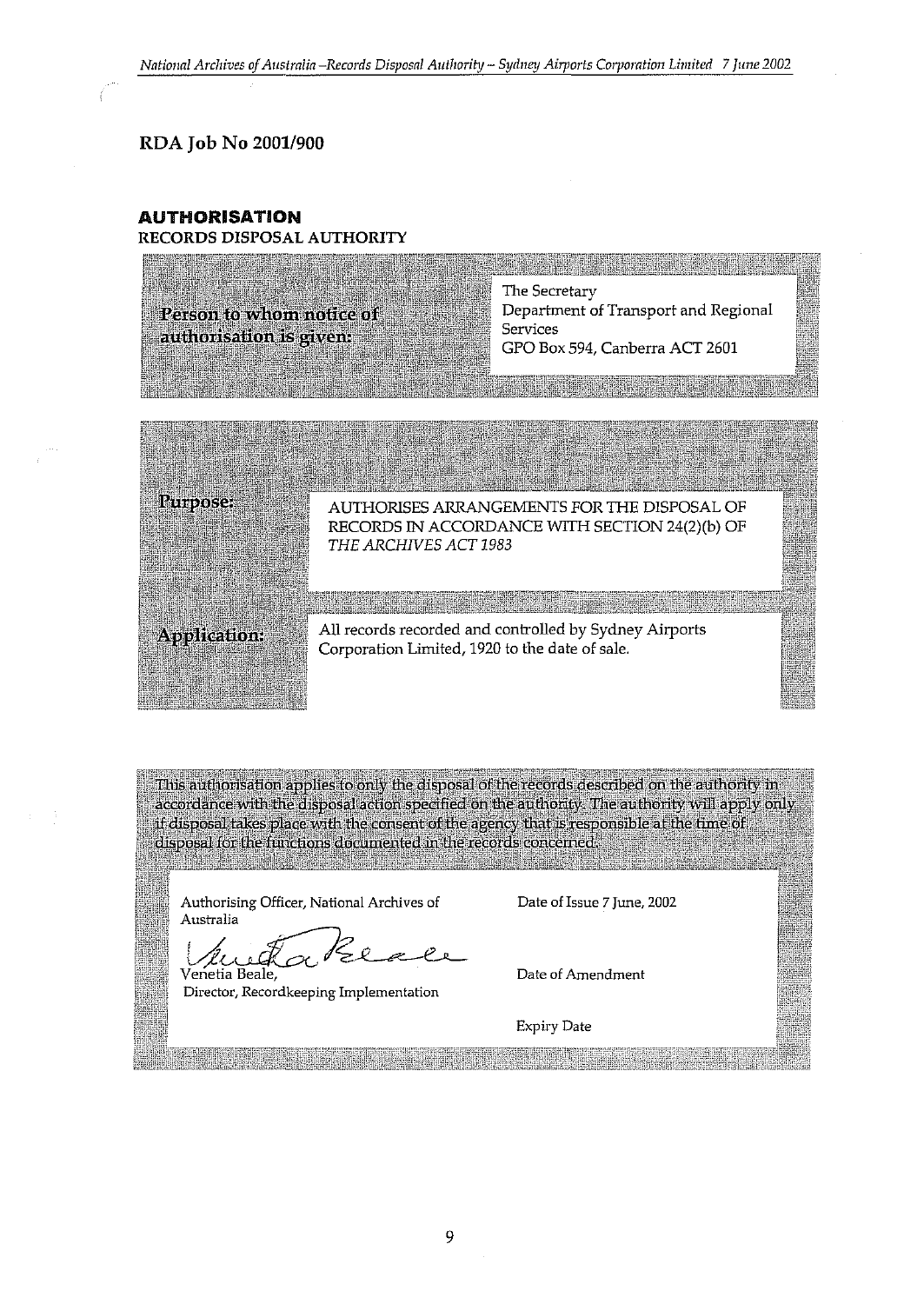$\begin{pmatrix} 1 & 1 \\ 1 & 1 \end{pmatrix}$ 

 $\frac{1}{2}e^{i\frac{\pi}{2}t}$ 

 $\hat{U}$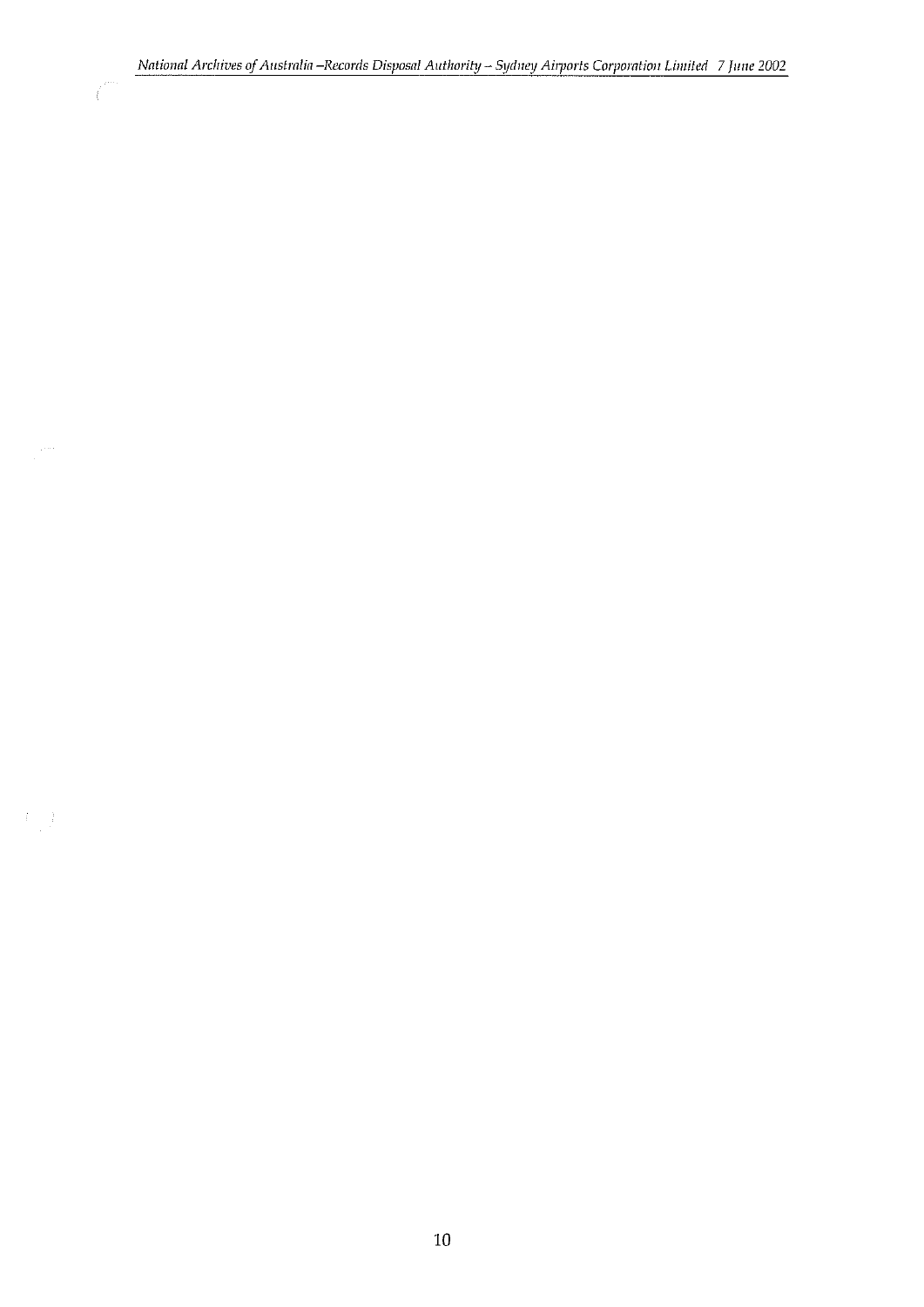Ť

 $\frac{1}{\sqrt{2}}\left(\frac{1}{\sqrt{2}}\right)^{\frac{1}{2}}$ 

 $\ddot{\phantom{a}}$ 

**Air Safety Reports and Safety and Regulatory Reports** 

**Entry Description of Records**<br>3015 All records All records (Date Range: 1920 - 2002)

**Disposal Action**  Destroy 7 years after action completed. Transfer ownership to SACL (See Conditions attached to the Disposal Authority, No.1)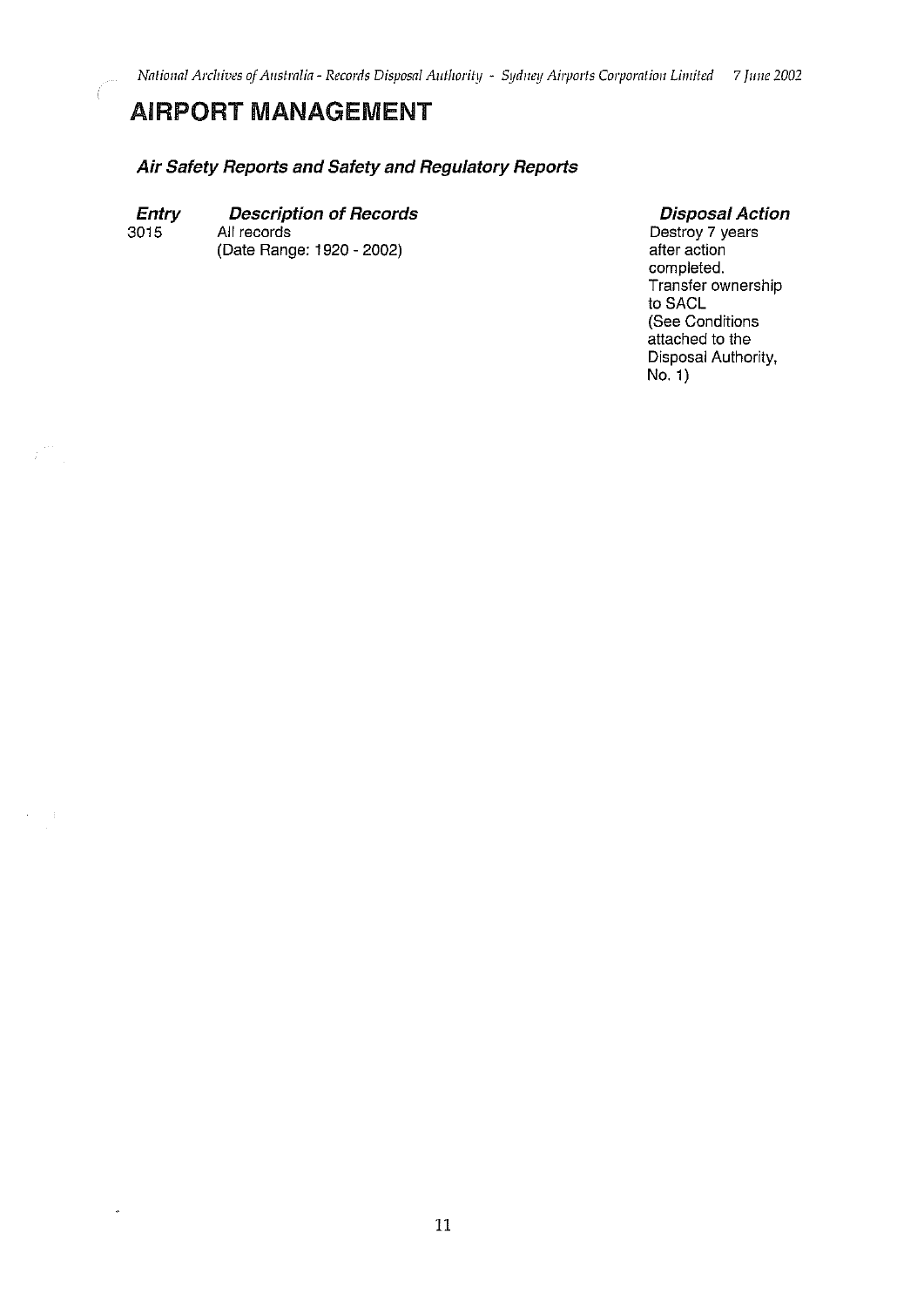### **Airport Operational Policy and Procedure Records**

Instructions include: 'emergency procedures 'security procedures -facilitation plans (for passengers and crew) -aircraft movement and parking procedures 'vehicle movements and parking (airside and landside) 'navigation aids 'disabled aircraft removal strategy plans 'airport disaster / security exercises

# **Entry Description of Records**

3016 Records documenting significant policy and procedurai development of airport operational procedures or instructions. Such materiais include consolidated input into and comment on drafts or revisions of operational procedures, manuals, instructions, circulars and the like, prepared for use by the airport. (Date Range: 1920 - 2002)

3017 Master set of operational procedures, manuals, instructions, circulars or the like maintained by the airport to which the records relate. (Date Range: 1920 - 2002)

3018 Less significant airport policy and procedure records which document day to day operational issues such as parking and the management of aircraft waste. (Date Range: 1920 - 2002)

### **Disposal Action**

Retain as national archives. SACL to be granted access to the records by agreement with Portfolio Department

Retain as national archives. SACL to be granted access to the records by agreement with Portfolio Department

Destroy 10 years after action completed. Transfer ownership to SACL (See Conditions attached to the Disposal Authority, No.1)

3019 Reference or working copies of operational procedures, manuals, instructions, circulars and the like. (Date Range: 1920 - 2002)

Destroy when reference ceases. Transfer ownership to SACL (See Conditions attached to the Disposal Authority, No.1)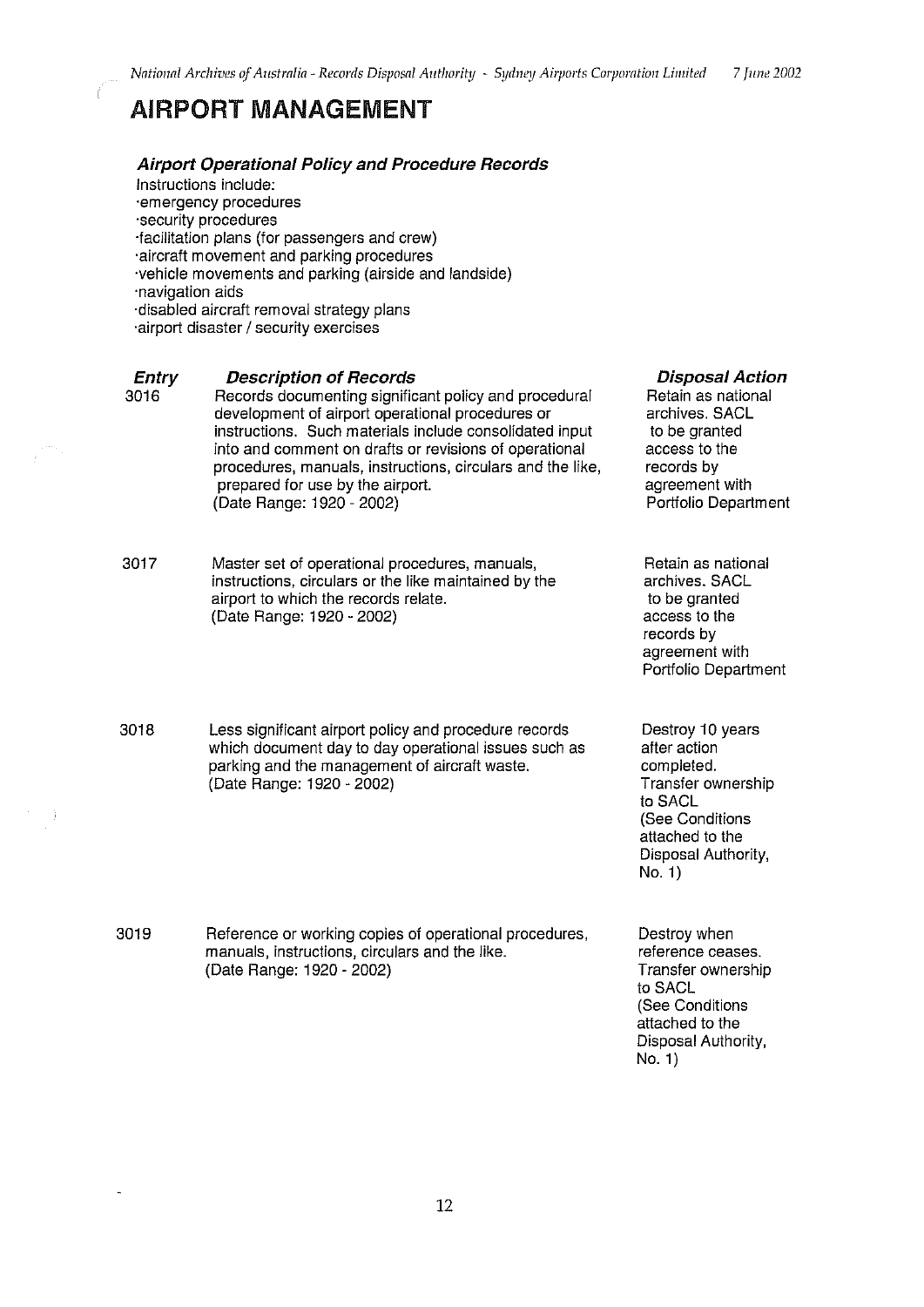### **Airport Planning and Strategy Records**

| Entry | <b>Description of Records</b>                                                                                      |
|-------|--------------------------------------------------------------------------------------------------------------------|
| 3020  | Records (including photographs) documenting significant<br>policy, procedures, planning and statistics relating to |
|       | the airport. Includes:                                                                                             |
|       | master plans                                                                                                       |
|       | -environmental impact studies                                                                                      |
|       | urban planning and infrastructure studies                                                                          |
|       | market research studies and surveys                                                                                |
|       | environmental contamination studies                                                                                |
|       | environmental management plan                                                                                      |
|       | noise planning                                                                                                     |
|       | (Date Range: 1920 - 2002)                                                                                          |

3021 Less significant airport planning and strategy records such as fences, landscaping planning etc. (Date Range: 1920 - 2002)

Destroy 10 years after action completed. Transfer ownership to SACL (See Conditions attached to the Disposal Authority, No.1)

**Disposal Action**  Retain as national archives. SACL to be granted access to the records by agreement with Portfolio Department

# **Major Infrastructure Drawings and Project Records**

Includes car parks and roads. Excludes records classed as significant Planning and Development Drawings and Project records.

| Entry | <b>Description of Records</b>                                                                    | <b>Disposal Action</b>                                                                                                         |
|-------|--------------------------------------------------------------------------------------------------|--------------------------------------------------------------------------------------------------------------------------------|
| 3022  | Original drawings, As Built Drawings, Project files,<br>photographs<br>(Date Range: 1920 - 2002) | Retain as national<br>archives. SACL<br>to be granted<br>access to the<br>records by<br>agreement with<br>Portfolio Department |
|       |                                                                                                  |                                                                                                                                |

3023 Other records and information copies. (Date Range: 1920 - 2002)

Destroy when reference ceases. Transfer ownership to SACL (See Conditions attached to the Disposal Authority, No.1)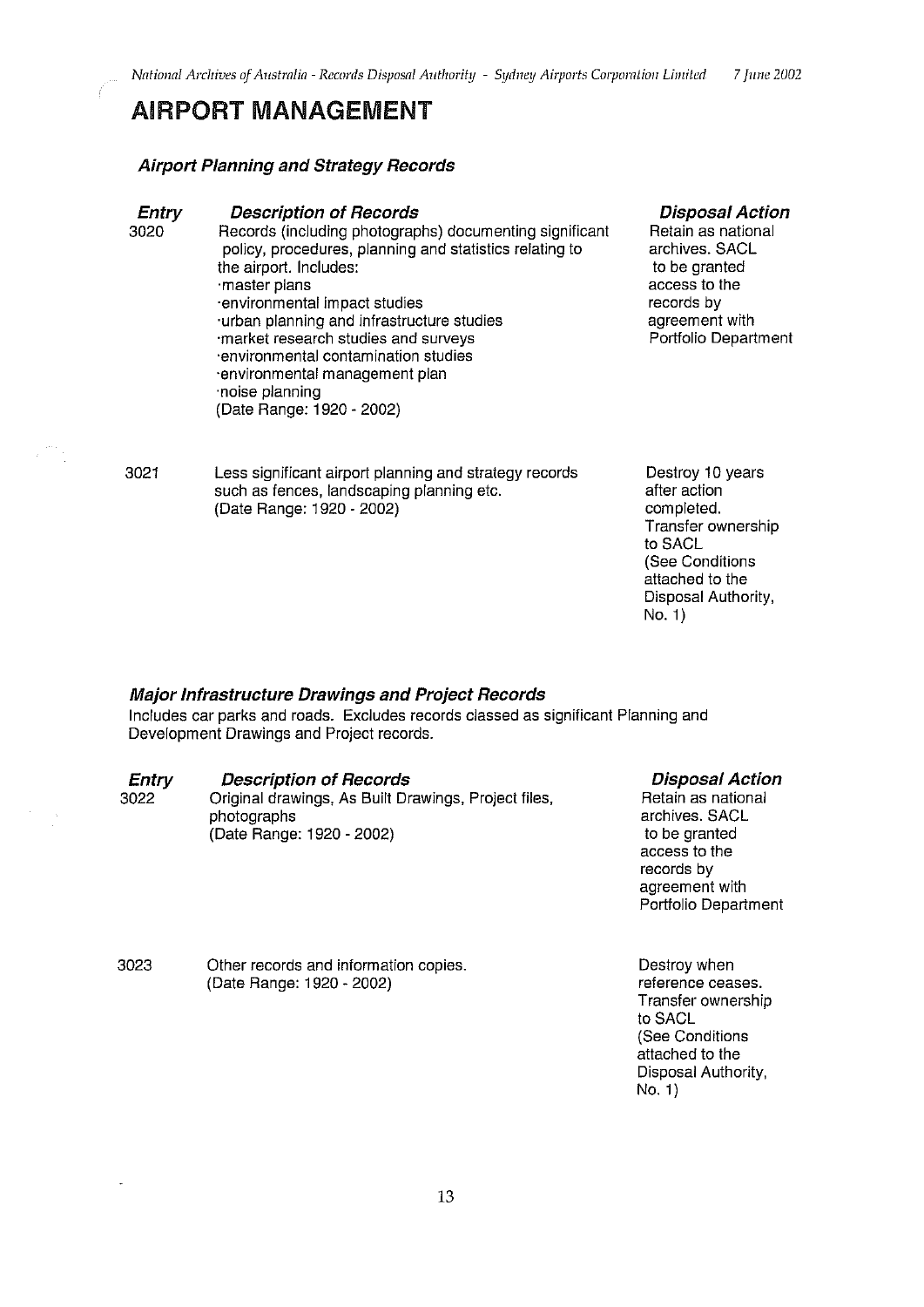# **Notice to Airmen,** Aeronautical Information **PUblication, En Route Supplement to Aerodromes**

# **Entry Description of Records**<br>3024 Copies of records initiating or

3024 Copies of records initiating or requesting issue of notices to airmen (NOTAMS) and/or amendments or updates to aeronautical information publication (AlP) and/or en route supplement to aerodromes (ERSA). (Date Range: 1920 - 2002)

# **Disposal Action**

Transfer ownership to SACL on condition that they be retained for 1 year (See Conditions attached to the Disposal Authority, No.1)

# **Other administrative and functional records**

| Entry |
|-------|
| 4008  |

 $\ddot{\phantom{a}}$ 

**Entry Description of Records**  Other records covered by RDA 1296 and RDA 1352. (Date Range: 1920 - 2002)

**Disposal Action** 

Transfer ownership to SACL (See Conditions attached to the Disposal Authority, No.1)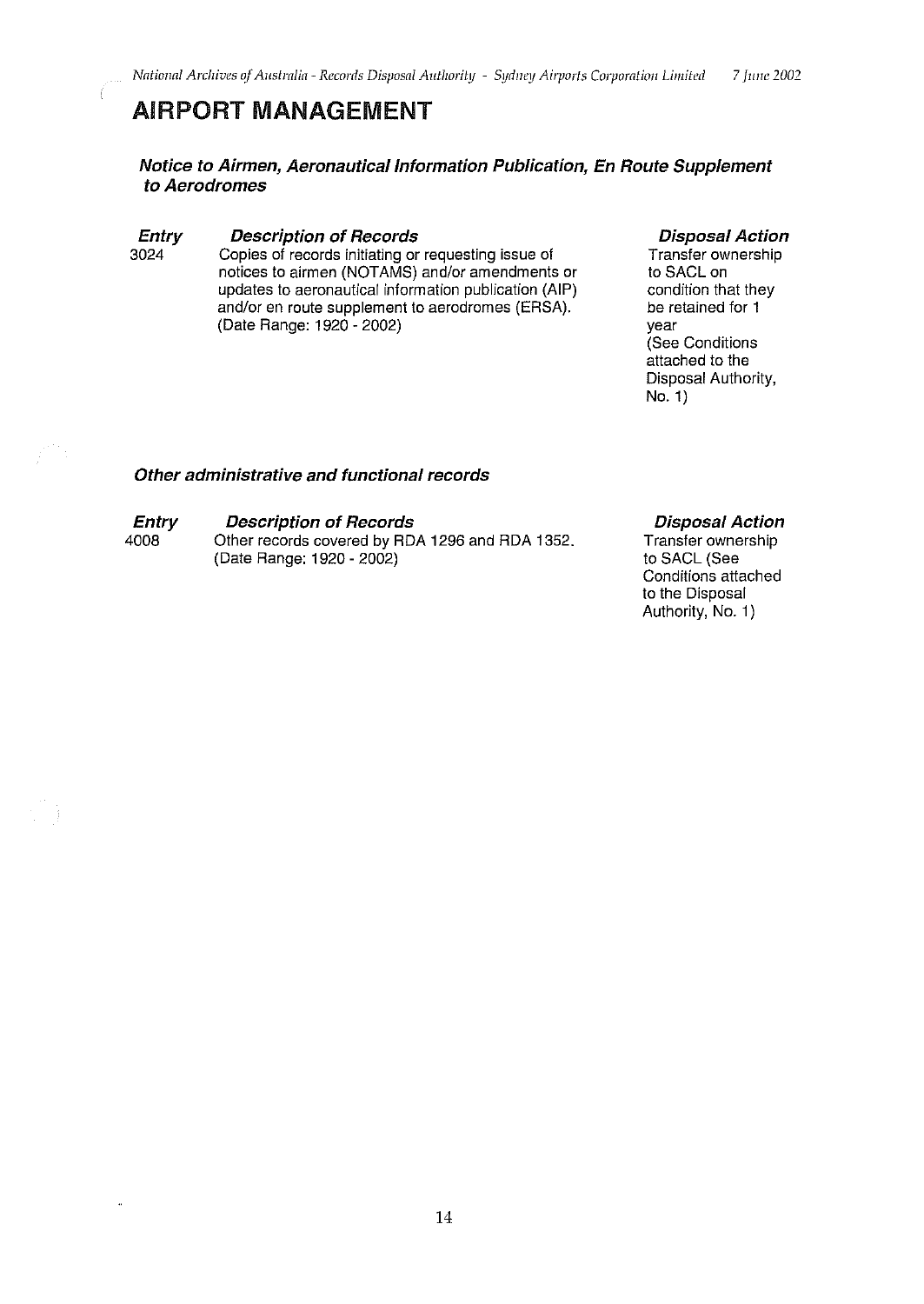$\mathbb{C}$ 

 $\frac{1}{2}$ 

 $\mathbb{C}^{\mathbb{Z}}$ 

 $\downarrow$ 

# **Planning and Development Drawings and Project Records**

| Entry<br>3025 | <b>Description of Records</b><br>Significant construction and engineering projects<br>(including buildings, runways, structures and other<br>engineering works) which incorporate exceptional<br>features as a consequence of Sydney Airport<br>Corporation Ltd user requirements. These projects may<br>also include new or innovative architectural features.<br>Original drawings, As Built Drawings, Project files,<br>Photographs.<br>(Date Range: 1920 - 2002) | <b>Disposal Action</b><br>Retain as national<br>archives. SACL<br>to be granted<br>access to the<br>records by<br>agreement with<br>Portfolio Department                       |
|---------------|----------------------------------------------------------------------------------------------------------------------------------------------------------------------------------------------------------------------------------------------------------------------------------------------------------------------------------------------------------------------------------------------------------------------------------------------------------------------|--------------------------------------------------------------------------------------------------------------------------------------------------------------------------------|
| 3026          | Other drawings, project records for construction and<br>engineering projects not considered significant including<br>copies of records.<br>(Date Range: 1920 - 2002)                                                                                                                                                                                                                                                                                                 | Transfer ownership<br>to SACL on<br>condition that they<br>be retained for the<br>life of the structure<br>(See Conditions<br>attached to the<br>Disposal Authority,<br>No. 1) |
| 3027          | Records of minor projects (usually less than \$100,000)<br>not considered significant.<br>(Date Range: 1920 - 2002)                                                                                                                                                                                                                                                                                                                                                  | Destroy 7 years<br>after last action.<br>Transfer ownership<br>to SACL<br>(See Conditions<br>attached to the<br>Disposal Authority,<br>No. 1)                                  |